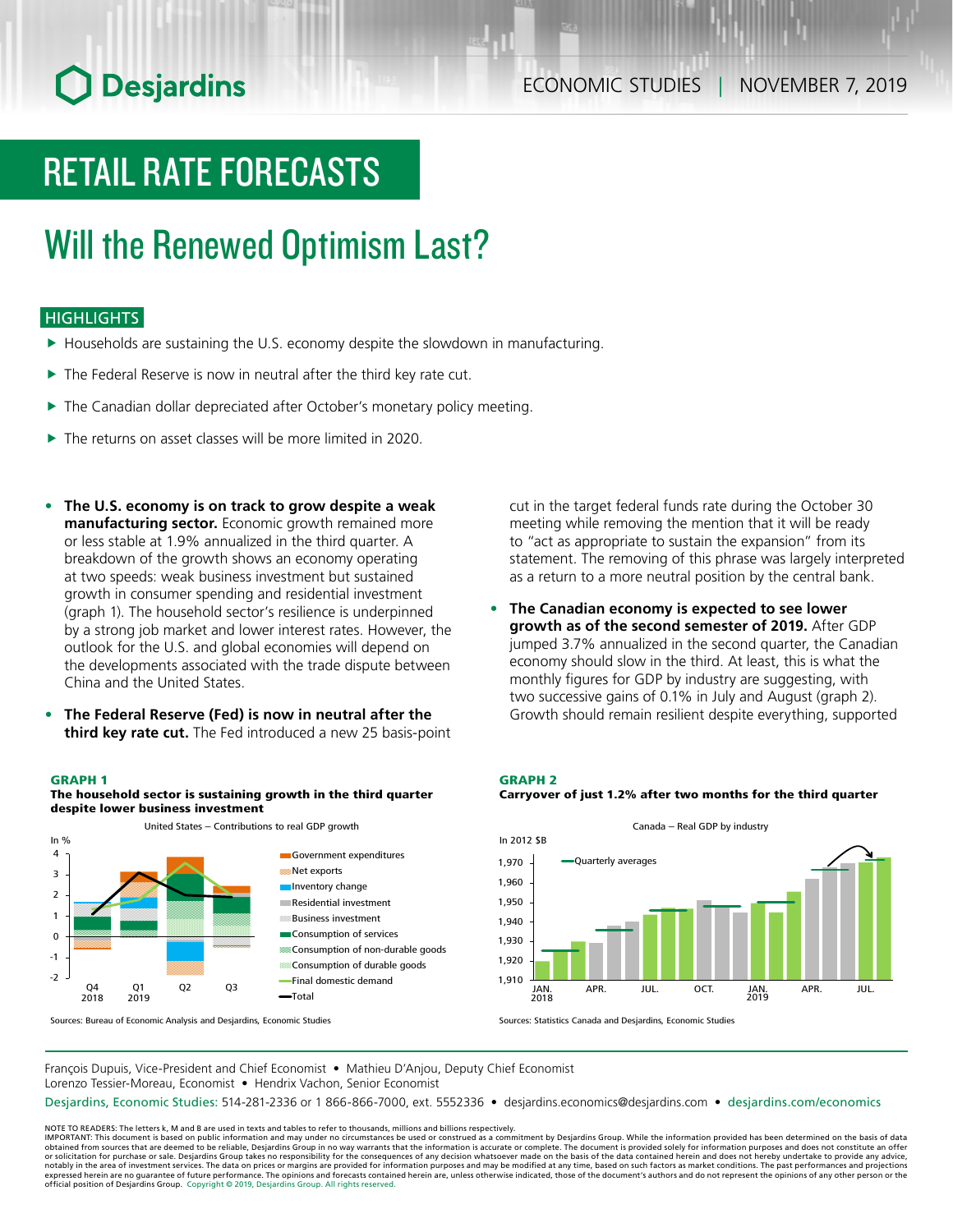#### GRAPH 3

The Canadian housing market recovery seems to be driven by rate cuts



Sources: Bank of Canada, Canadian Real Estate Association and Desjardins, Economic Studies

by a healthy household sector, a strong labour market, and a housing recovery following mortgage rate cuts (graph 3).

**• The key rate in Canada remains unchanged, but the Bank of Canada (BoC) will keep a very careful watch.** While the Fed opted for a 25-basis-point drop on October 30, the BoC chose instead to leave its key rate unchanged at 1.75%. This move brought back equality between the upper limit of the fed funds rate and the Canadian policy interest rate. However, the BoC adopted a gloomier outlook in its last

*Monetary Policy Report*, so much so that it expects growth to be below potential for the second half of 2019. Given this situation, and facing moderate inflationary pressures, the BoC will closely monitor just how much the global slowdown spreads beyond manufacturing and investment, and will cut the key rate if needed.

**• Bond yields regain lost ground thanks to some good news.** Bond yields have fluctuated wildly since early September, reflecting market concerns about the trade dispute between China and the United States, the global economy, and the possibility of a no-deal Brexit. Yields started to move back up in October as rumours began to surface of a possible agreement between China and the United States. Good U.S. economic figures, especially employment and GDP growth, also helped reassure the markets, as did the postponement of the deadline for the United Kingdom to leave the European Union to January 31, 2020. This should help sustain bond and retail yields near their current levels in the coming months.

#### TABLE 1

### *Forecasts: Retail rate*

|                                | <b>DISCOUNT</b><br><b>RATE</b> | <b>PRIME RATE</b> | <b>MORTGAGE RATE</b> |               |               | <b>TERM SAVINGS<sup>1</sup></b> |               |               |
|--------------------------------|--------------------------------|-------------------|----------------------|---------------|---------------|---------------------------------|---------------|---------------|
| IN $%$                         |                                |                   | 1 year               | 3 years       | 5 years       | 1 year                          | 3 years       | 5 years       |
| <b>Realized</b> (end of month) |                                |                   |                      |               |               |                                 |               |               |
| May 2019                       | 2.00                           | 3.95              | 3.79                 | 4.34          | 5.34          | 1.40                            | 1.60          | 2.00          |
| June 2019                      | 2.00                           | 3.95              | 3.79                 | 4.34          | 5.19          | 1.40                            | 1.60          | 2.00          |
| <b>July 2019</b>               | 2.00                           | 3.95              | 3.79                 | 4.34          | 5.19          | 1.40                            | 1.60          | 2.00          |
| August 2019                    | 2.00                           | 3.95              | 3.69                 | 4.34          | 5.19          | 1.40                            | 1.60          | 2.00          |
| September 2019                 | 2.00                           | 3.95              | 3.69                 | 4.34          | 5.19          | 1.40                            | 1.60          | 2.00          |
| October 2019                   | 2.00                           | 3.95              | 3.69                 | 4.34          | 5.19          | 1.40                            | 1.60          | 2.00          |
| November 6, 2019               | 2.00                           | 3.95              | 3.69                 | 4.34          | 5.19          | 1.40                            | 1.60          | 2.00          |
| <b>Forecasts</b>               |                                |                   |                      |               |               |                                 |               |               |
| End of quarter                 |                                |                   |                      |               |               |                                 |               |               |
| 2019: Q4                       | $1.75 - 2.00$                  | $3.70 - 3.95$     | $3.45 - 3.85$        | $4.10 - 4.50$ | 4.95 - 5.35   | $1.15 - 1.55$                   | $1.35 - 1.75$ | $1.75 - 2.25$ |
| 2020: Q1                       | $1.50 - 2.25$                  | $3.45 - 4.20$     | $3.35 - 3.95$        | $4.00 - 4.60$ | $4.85 - 5.45$ | $1.05 - 1.65$                   | $1.25 - 1.85$ | $1.65 - 2.25$ |
| 2020: Q2                       | $1.50 - 2.25$                  | $3.45 - 4.20$     | $3.15 - 4.00$        | $3.65 - 4.50$ | $4.60 - 5.45$ | $0.85 - 1.70$                   | $1.05 - 1.90$ | $1.45 - 2.30$ |
| 2020: Q3                       | $1.50 - 2.25$                  | 3.45-4.20         | $3.10 - 4.05$        | $3.60 - 4.55$ | $4.55 - 5.50$ | $0.80 - 1.75$                   | $1.00 - 1.95$ | $1.40 - 2.35$ |
| End of year                    |                                |                   |                      |               |               |                                 |               |               |
| 2020                           | $1.25 - 2.50$                  | $3.20 - 4.45$     | $2.95 - 4.20$        | $3.45 - 4.70$ | $4.40 - 5.65$ | $0.65 - 1.90$                   | $0.85 - 2.10$ | $1.25 - 2.50$ |
| 2021                           | $0.75 - 2.25$                  | $2.70 - 4.20$     | $2.85 - 4.35$        | $3.10 - 4.60$ | $4.25 - 5.75$ | $0.50 - 2.00$                   | $0.75 - 2.25$ | $1.05 - 2.55$ |
| 2022                           | $0.75 - 2.25$                  | $2.70 - 4.20$     | $2.70 - 4.20$        | $2.95 - 4.45$ | $4.15 - 5.65$ | $0.35 - 1.85$                   | $0.70 - 2.20$ | $0.95 - 2.45$ |

<sup>1</sup> Non-redeemable (annual); NOTE: Forecasts are expressed as ranges.

Source: Desjardins, Economic Studies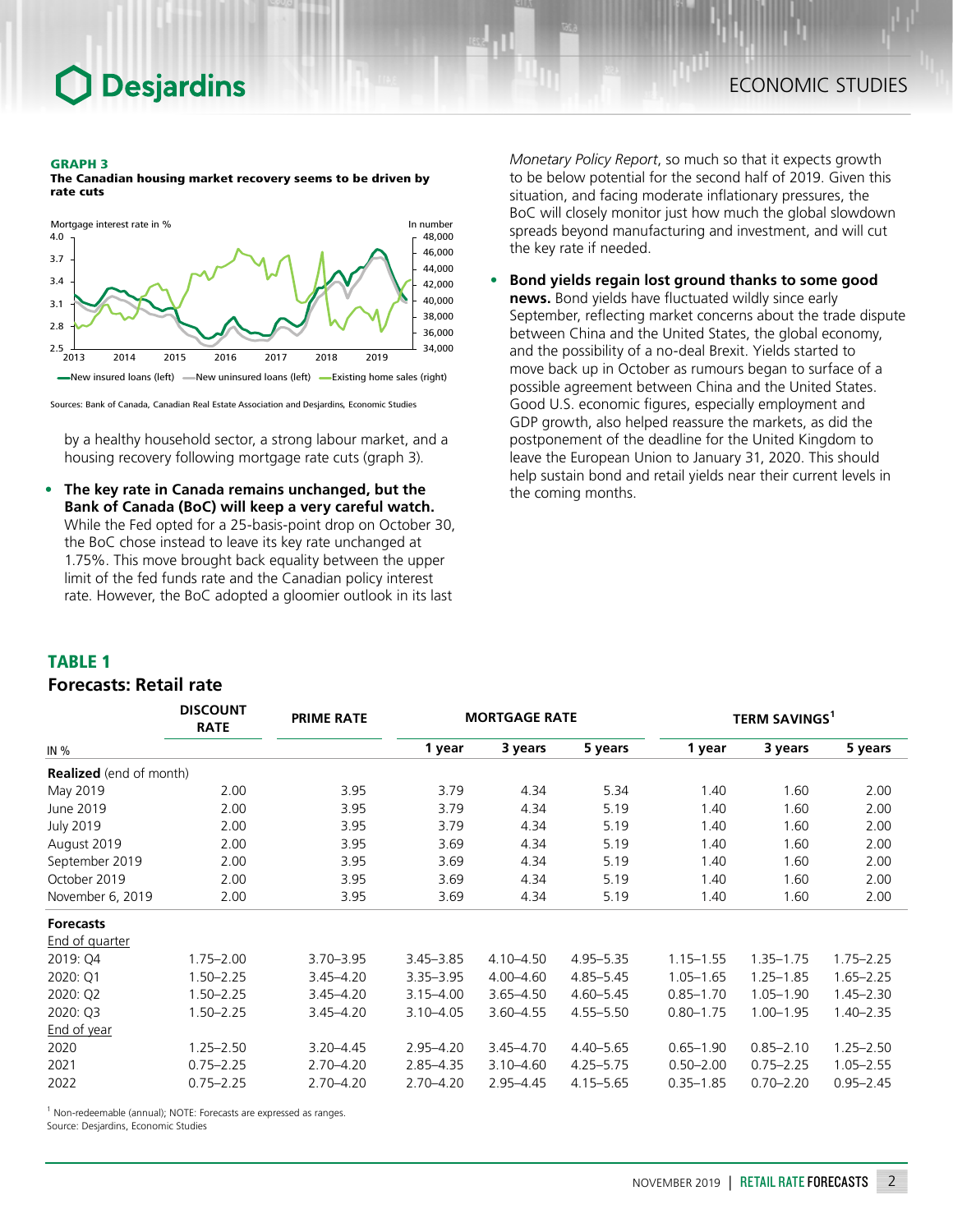## **O** Desjardins

## Exchange Rate

The Loonie Depreciated after October's Monetary Policy Meeting

- The Canadian dollar was performing rather well in the weeks leading up to the Bank of Canada's monetary policy meeting at the end of October. It neared the US\$0.77 mark. It is currently trading around US\$0.76 as investors now consider the possibility of monetary easing in Canada more likely (graph 4). The depreciation of the Canadian dollar was nonetheless held in check by the more optimistic mood on the markets, primarily as a result of the ongoing trade negotiations between China and the United States.
- Optimism's return to the markets worked in favour of several currencies against the U.S. dollar. One sign that the demand for safe-haven has fallen is the net decrease the U.S. dollar effective exchange rate index (DXY) posted in relation to the beginning of October (graph 5). As a result, the euro climbed to around US\$1.11. After opting for even lower negative rates in September, the European Central Bank did not hint that it would order other easing measures in the coming months. Furthermore, there appears to be far less leeway available to ease monetary policy in the euro zone compared to the situation in the United States.
- **• Forecasts:** A renewed wave of concern, especially regarding the trade tensions between China and the United States, could hurt several currencies in the short term. It seems best to tread cautiously when it comes to this issue. Despite several new developments and encouraging signals during the year, tariffs has been escalating. Under these circumstances, the loonie could drop to almost US\$0.75 by the end of the year. That would be similar to the level seen in August and September, when widespread concern had grown on the markets.

#### GRAPH 4

The loonie has returned to around US\$0.76 after October's monetary policy meeting



Sources: Datastream and Desjardins, Economic Studies

#### GRAPH 5 The greenback depreciated as optimism returned to the markets



Sources: Datastream and Desjardins, Economic Studies

| Impacts on the Canadian dollar | <b>Short-term</b> | Long-term |
|--------------------------------|-------------------|-----------|
| Risk aversion                  |                   |           |
| Commodity prices               |                   |           |
| Interest rate spreads          |                   |           |

### TABLE 2 *Forecasts: Currency*

|                      |        | 2018   | 2019   |                   |        | 2020   |              |        |        |        |
|----------------------|--------|--------|--------|-------------------|--------|--------|--------------|--------|--------|--------|
| <b>END OF PERIOD</b> | Q3     | Q4     | Q1     | <b>Q2</b>         | Q3     | Q4f    | Q1f          | Q2f    | Q3f    | Q4f    |
| US\$/CAN\$           | 0.7748 | 0.7333 | 0.7493 | 0.7638            | 0.7552 | 0.7500 | 0.7500       | 0.7600 | 0.7700 | 0.7600 |
| CAN\$/US\$           | .2906  | 1.3638 | .3346  | .3092             | 1.3241 | 1.3333 | 1.3333       | 1.3158 | 1.2987 | 1.3158 |
| CAN\$/€              | .4990  | 1.5590 | .4986  | L <sub>4909</sub> | 1.4435 | 1.4533 | <b>.4400</b> | 1.4342 | 1.4286 | 1.4342 |
| USS/E                | .1615  | 1.1431 | 1.1228 | .1388             | 1.0902 | 1.0900 | 1.0800       | 1.0900 | 1.1000 | .0900  |
| US\$/£               | .3041  | 1.2736 | .3031  | 1.2727            | 1.2323 | 1.2600 | .2400        | 1.2500 | 1.2700 | .2500  |

f: forecasts

Sources: Datastream and Desjardins, Economic Studies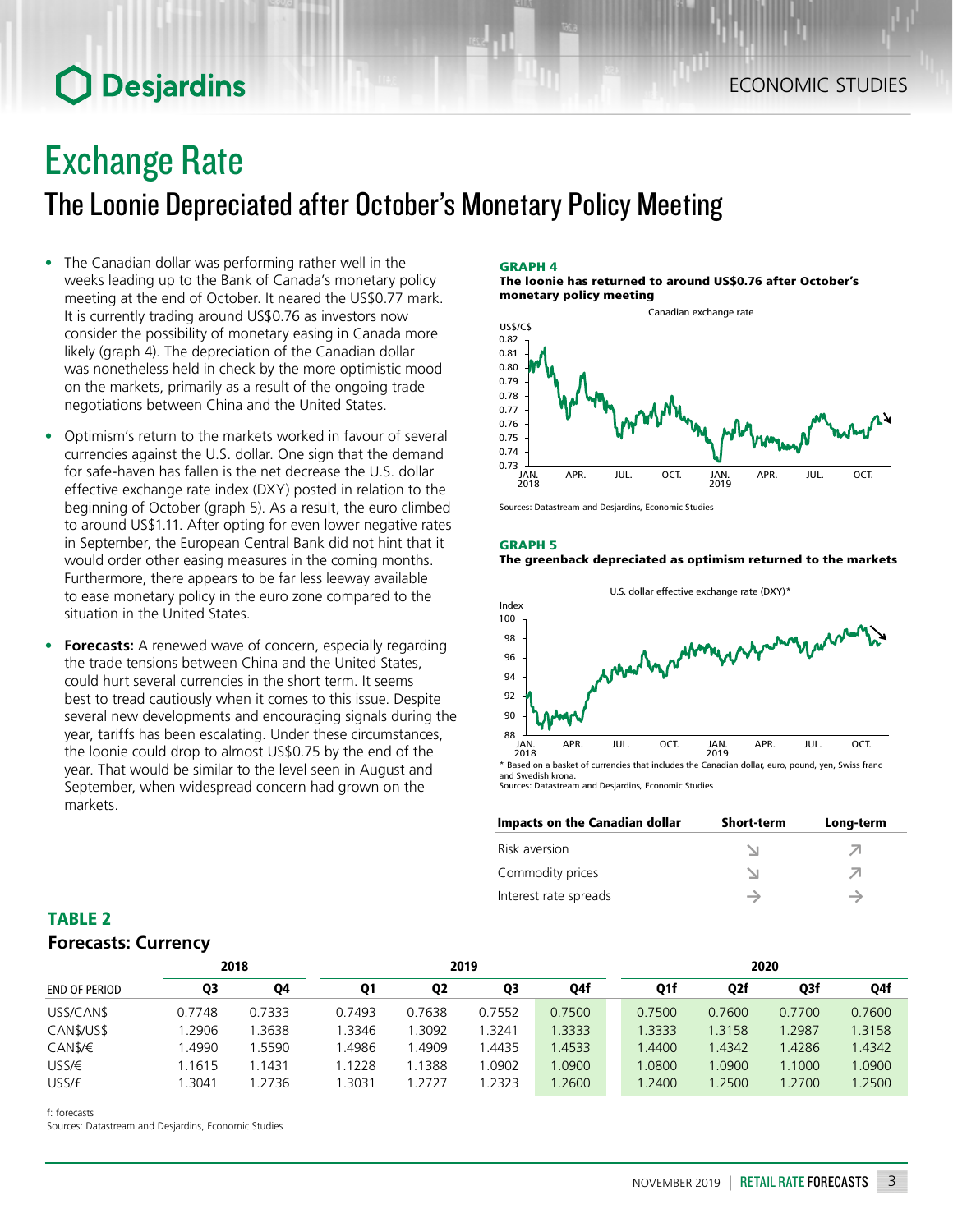## **O** Desjardins

## Asset Classes Return

After a Remarkable Year, Returns Will Be More Limited in 2020

- **• There is renewed optimism on the markets as uncertainty recedes.** After a late summer marked by a burst of uncertainty in response to new trade hostilities between China and the United States, a more positive sentiment has taken hold of the stock markets in recent months. Monetary easing by several central banks and another postponement of the Brexit deadline, to January 31, 2020, have helped reassure investors. Still, the most important factor behind the renewed optimism is the resumption of trade negotiations between the two superpowers. At the time of writing, China and the United States appear to be on the verge of concluding the first phase of an agreement that could help avoid a new hike in trade tariffs. Even if the recent progress is encouraging, uncertainty threatens to return as more difficult issues remain to be resolved concerning Brexit and China-U.S. trade relations.
- **• Bond yields edge up.** Less uncertainty internationally has resulted in bond yields rising, including in North America (graph 6). The Federal Reserve (Fed) has made a 25-basis-point cut of its key rates three times in a row since July in addition to increasing the size of its balance sheet to ensure the smooth operation of the money market.<sup>1</sup> The Fed now believes the monetary policy is appropriate and that other changes won't be necessary unless the economic outlook deteriorates significantly. This more neutral position is also helping drive bond yields up, as many investors were still, until recently, positioned for a long period of monetary easing. The Canadian economy's resilience, especially the labour market's remarkable performance (graph 7), also caused expectations about possible monetary easing in Canada to fall dramatically. Even if everything points to it maintaining the status quo, the Bank of Canada recently noted, however, that the Canadian economy's resilience in the face of a deteriorating international situation had its limits.
- **• U.S. stock markets go from high to high.** Worrisome economic data caused the markets to pull back between late September and early October. Nonetheless, more reassuring statistics and less uncertainty internationally allowed stock markets to rebound strongly in recent weeks. As U.S. corporate earnings released to date for the third quarter are generally positive, U.S. stock markets performed particularly well, and the S&P 500, Dow Jones and NASDAQ all set new records recently. The Canadian stock market saw a more marked drop at the end of September, followed by a

#### GRAPH 6 Bond yields edge up a little



Sources: Datastream and Desjardins, Economic Studies

GRAPH 7

#### The Canadian labour market has been very strong since the beginning of 2019

Cumulative variations in employment for the first nine months of the year



Sources: Statistics Canada and Desjardins, Economic Studies





Sources: Datastream and Desjardins, Economic Studies

<sup>1</sup> *[Is the Federal Reserve's Balance Sheet Increase Quantitative Easing?](https://www.desjardins.com/ca/about-us/economic-studies/news-financial-markets/economic-viewpoint/index.jsp)*, Desjardins, Economic Studies, Economic Viewpoint, October 23, 2019, 3 p.